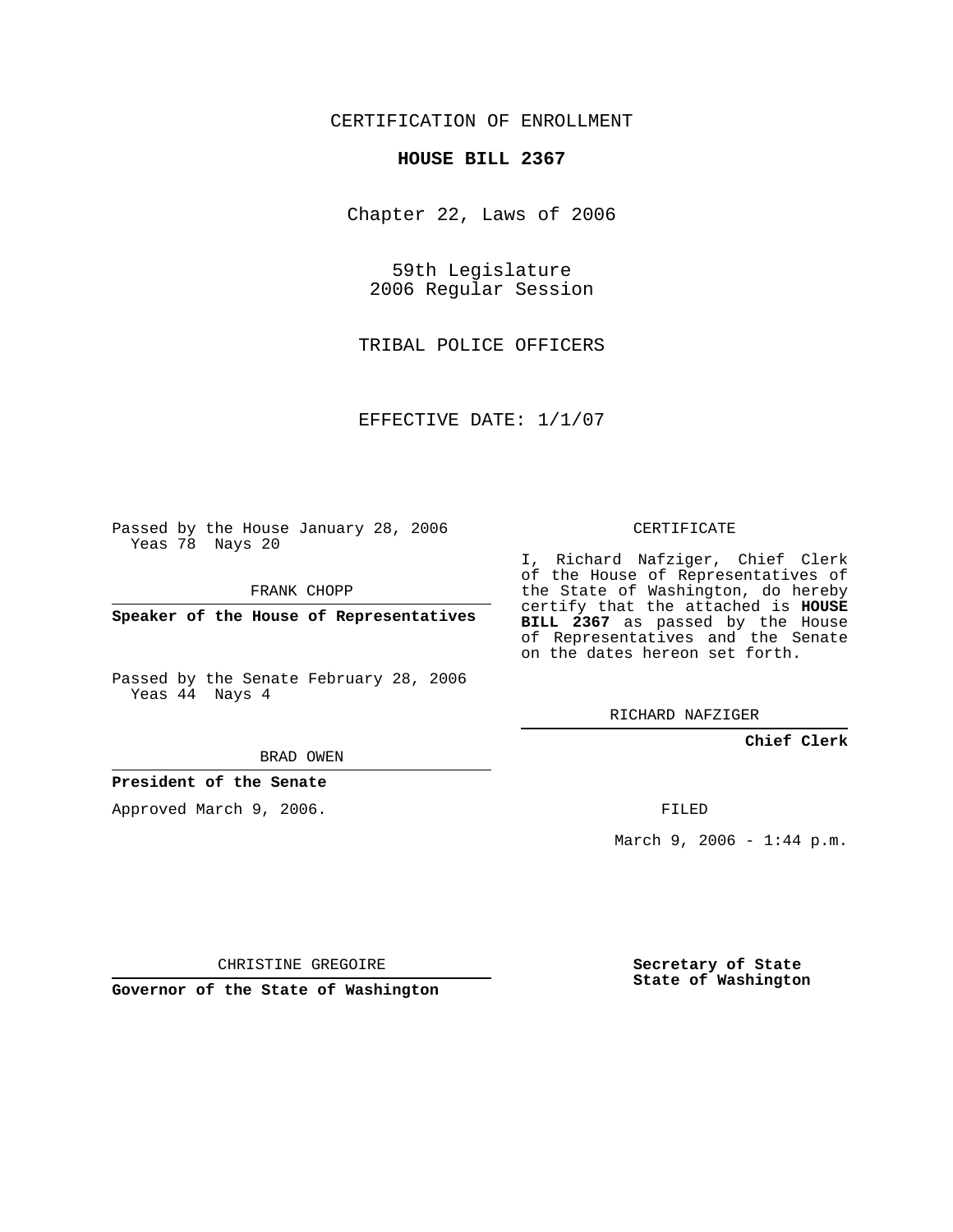# **HOUSE BILL 2367** \_\_\_\_\_\_\_\_\_\_\_\_\_\_\_\_\_\_\_\_\_\_\_\_\_\_\_\_\_\_\_\_\_\_\_\_\_\_\_\_\_\_\_\_\_

\_\_\_\_\_\_\_\_\_\_\_\_\_\_\_\_\_\_\_\_\_\_\_\_\_\_\_\_\_\_\_\_\_\_\_\_\_\_\_\_\_\_\_\_\_

Passed Legislature - 2006 Regular Session

## **State of Washington 59th Legislature 2006 Regular Session**

**By** Representatives O'Brien, Kirby, Strow, McCoy and B. Sullivan; by request of Criminal Justice Training Commission

Prefiled 12/22/2005. Read first time 01/09/2006. Referred to Committee on Criminal Justice & Corrections.

1 AN ACT Relating to the certification of tribal police officers; amending RCW 43.101.085 and 43.101.380; adding a new section to chapter 43.101 RCW; and providing an effective date.

BE IT ENACTED BY THE LEGISLATURE OF THE STATE OF WASHINGTON:

 **Sec. 1.** RCW 43.101.085 and 2001 c 167 s 7 are each amended to read as follows:

 In addition to its other powers granted under this chapter, the commission has authority and power to:

 (1) Adopt, amend, or repeal rules as necessary to carry out this chapter;

 (2) Issue subpoenas and administer oaths in connection with investigations, hearings, or other proceedings held under this chapter;

 (3) Take or cause to be taken depositions and other discovery procedures as needed in investigations, hearings, and other proceedings held under this chapter;

 (4) Appoint members of a hearings board as provided under RCW 43.101.380;

(5) Enter into contracts for professional services determined by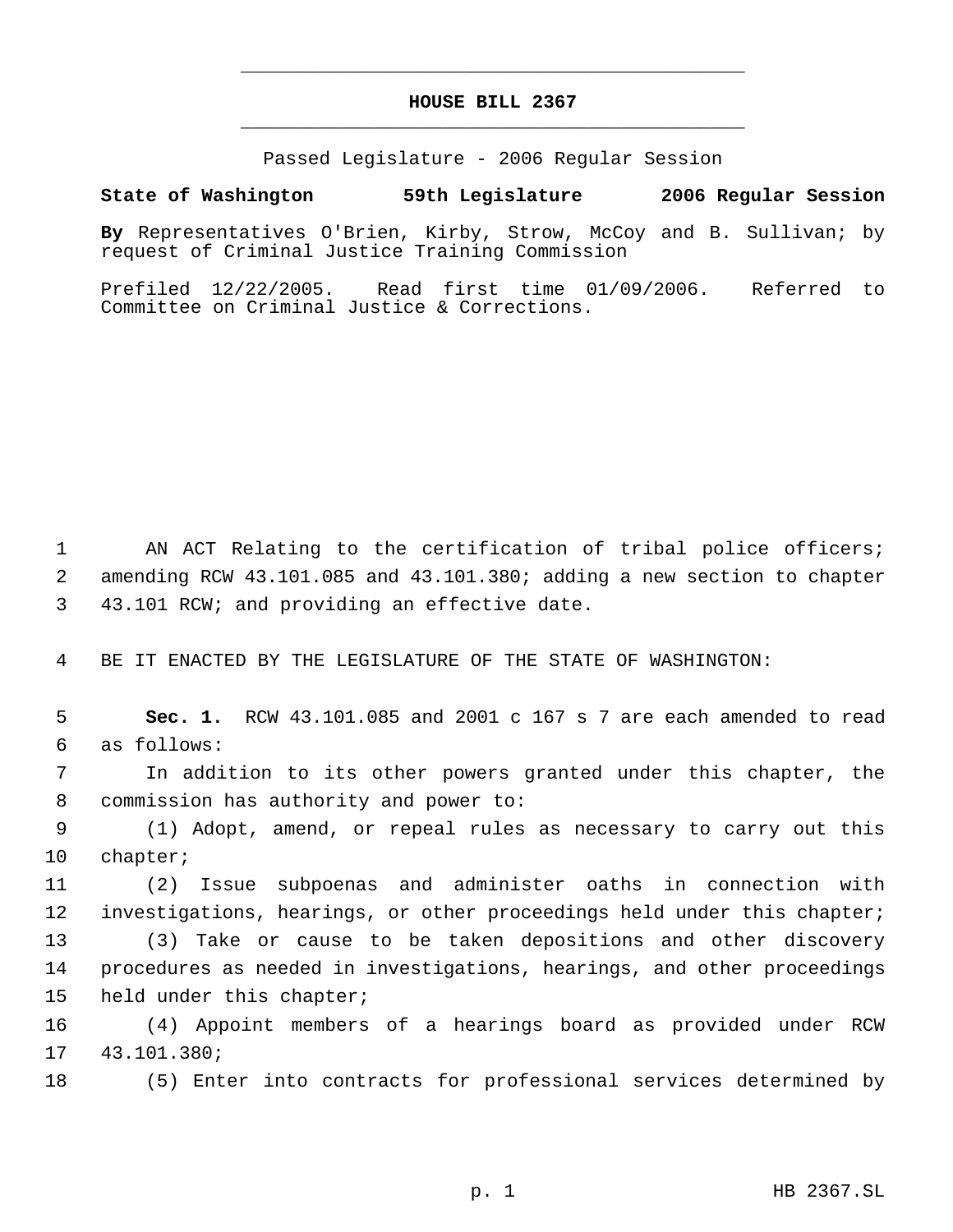the commission to be necessary for adequate enforcement of this chapter;

 (6) Grant, deny, or revoke certification of peace officers under the provisions of this chapter;

 (7) Designate individuals authorized to sign subpoenas and 6 statements of charges under the provisions of this chapter;  $((and))$ 

 (8) Employ such investigative, administrative, and clerical staff 8 as necessary for the enforcement of this chapter; and

 (9) To grant, deny, or revoke certification of tribal police officers whose tribal governments have agreed to participate in the tribal police officer certification process.

 NEW SECTION. **Sec. 2.** A new section is added to chapter 43.101 RCW to read as follows:

 (1) Tribal governments may voluntarily request certification for their police officers. Tribal governments requesting certification for their police officers must enter into a written agreement with the commission. The agreement must require the tribal law enforcement agency and its officers to comply with all of the requirements for granting, denying, and revoking certification as those requirements are applied to peace officers certified under this chapter and the rules of the commission.

 (2) Officers making application for certification as tribal police officers shall meet the requirements of this chapter and the rules of the commission as those requirements are applied to certification of peace officers. Application for certification as a tribal police officer shall be accepted and processed in the same manner as those for certification of peace officers.

 (3) For purposes of certification, "tribal police officer" means any person employed and commissioned by a tribal government to enforce the criminal laws of that government.

 **Sec. 3.** RCW 43.101.380 and 2001 c 167 s 10 are each amended to read as follows:

 (1) The procedures governing adjudicative proceedings before agencies under chapter 34.05 RCW, the administrative procedure act, govern hearings before the commission and govern all other actions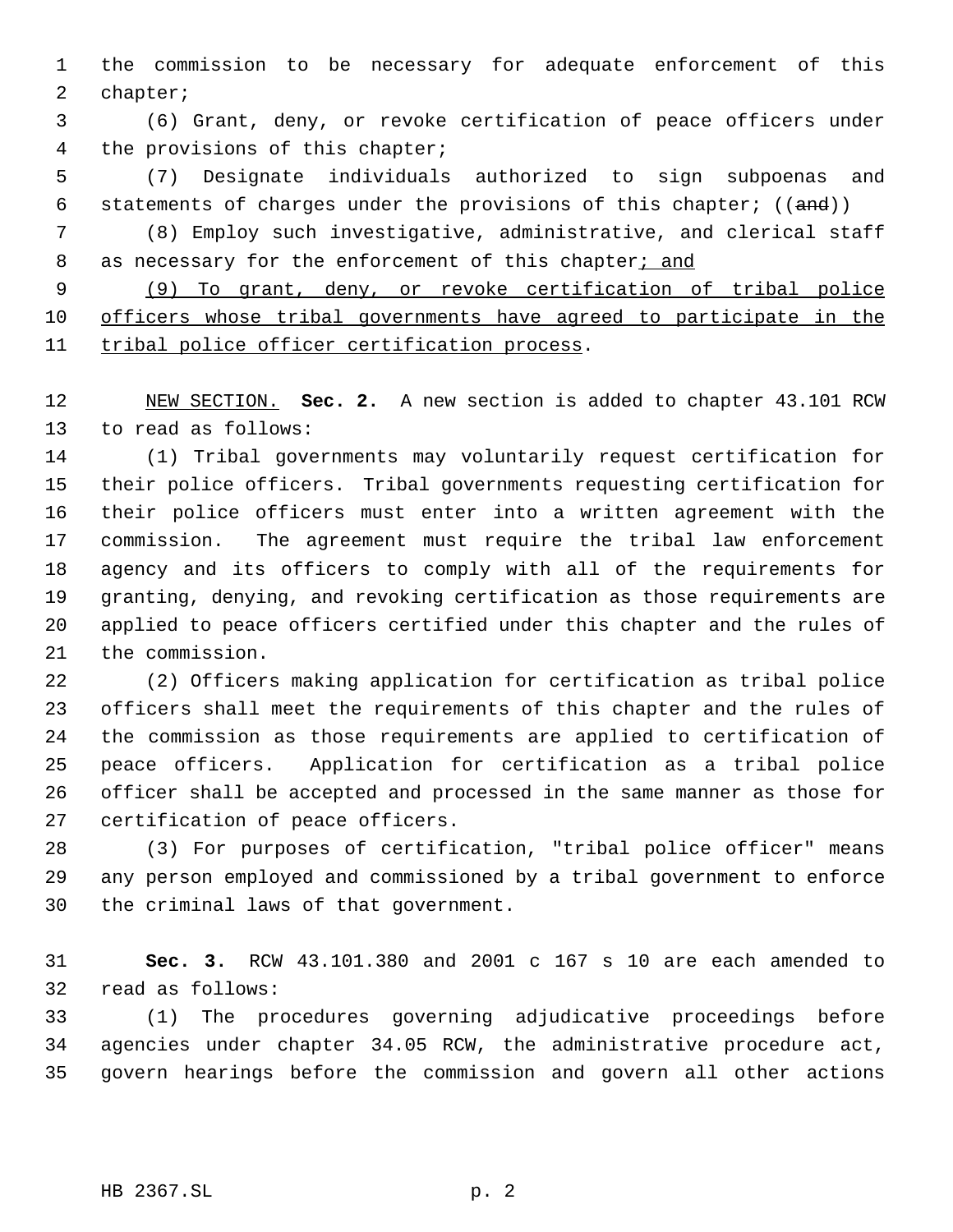before the commission unless otherwise provided in this chapter. The standard of proof in actions before the commission is clear, cogent, and convincing evidence.

 (2) ((On all appeals brought)) In all hearings requested under RCW 43.101.155, a five-member hearings panel shall both hear the case and make the commission's final administrative decision. Members of the commission or the board on law enforcement training standards and education may but need not be appointed to the hearings panels. The commission shall appoint as follows two or more panels to hear appeals from decertification actions:

11 (a) When ((an appeal)) a hearing is ((filed)) requested in relation to decertification of a Washington peace officer who is not a peace officer of the Washington state patrol, the commission shall appoint to the panel: (i) One police chief; (ii) one sheriff; (iii) two peace officers who are at or below the level of first line supervisor, who are from city or county law enforcement agencies, and who have at least ten years' experience as peace officers; and (iv) one person who is not currently a peace officer and who represents a community college or four-year college or university.

20 (b) When  $((an *appeal*)) a *hearing* is  $((f$ *iled*)) *requested* in relation$  to decertification of a peace officer of the Washington state patrol, the commission shall appoint to the panel: (i) Either one police chief or one sheriff; (ii) one administrator of the state patrol; (iii) one peace officer who is at or below the level of first line supervisor, who is from a city or county law enforcement agency, and who has at least ten years' experience as a peace officer; (iv) one state patrol officer who is at or below the level of first line supervisor, and who has at least ten years' experience as a peace officer; and (v) one person who is not currently a peace officer and who represents a community college or four-year college or university.

 (c) When a hearing is requested in relation to decertification of 32 a tribal police officer, the commission shall appoint to the panel (i) either one chief or one sheriff; (ii) one tribal police chief; (iii) one peace officer who is at or below the level of first line 35 supervisor, who is from a city or county law enforcement agency, and who has at least ten years' experience as a peace officer; (iv) one tribal police officer who is at or below the level of first line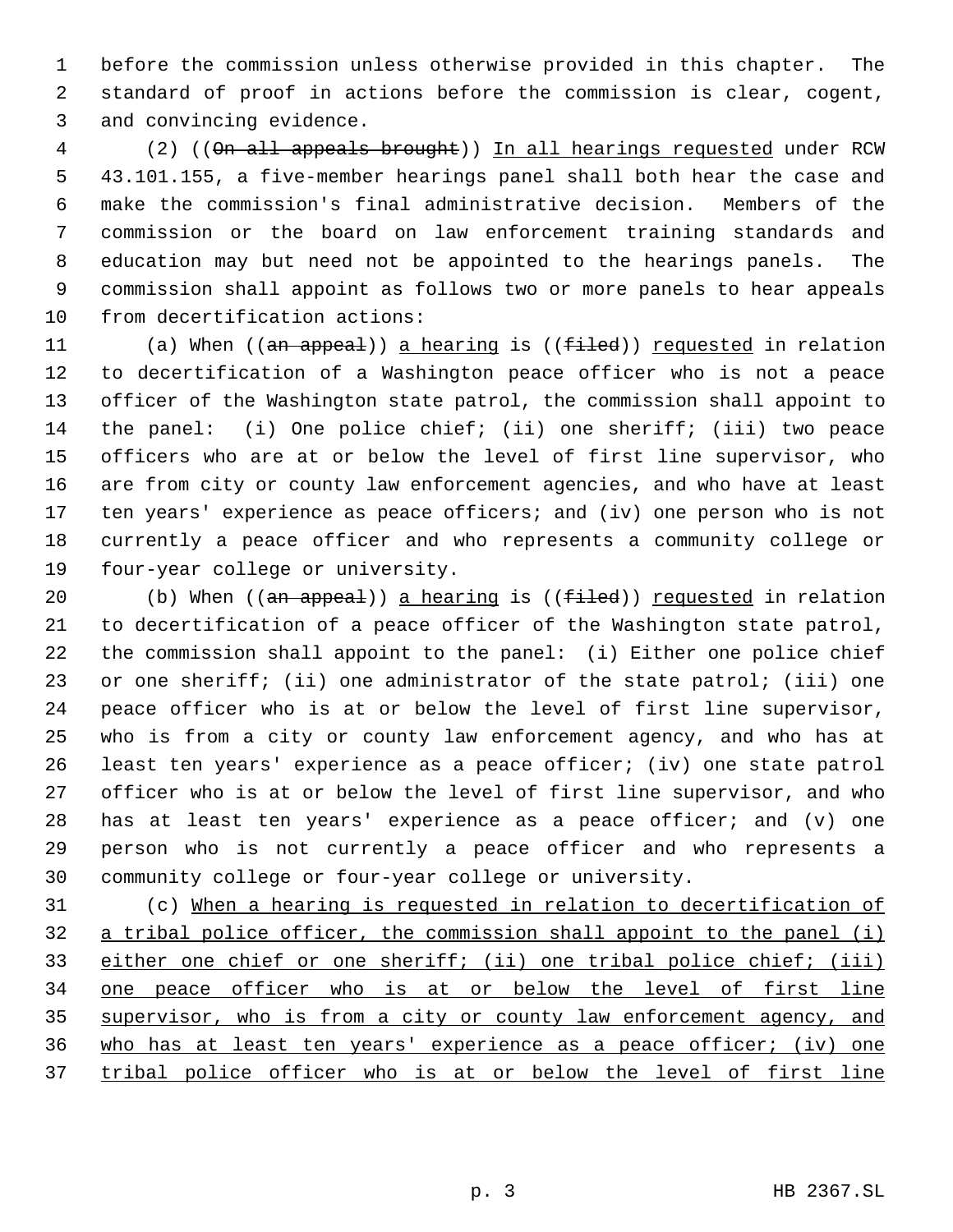supervisor, and who has at least ten years' experience as a peace 2 officer; and (v) one person who is not currently a peace officer and who represents a community college or four-year college or university.

 (d) Persons appointed to hearings panels by the commission shall, in relation to any decertification matter on which they sit, have the powers, duties, and immunities, and are entitled to the emoluments, including travel expenses in accordance with RCW 43.03.050 and 43.03.060, of regular commission members.

 (3) Where the charge upon which revocation or denial is based is that a peace officer was "discharged for disqualifying misconduct," and 11 the discharge is "final," within the meaning of RCW  $43.101.105((\leftarrow 4))$  $(1)(d)$ , and the officer received a civil service hearing or arbitration hearing culminating in an affirming decision following separation from service by the employer, the hearings panel may revoke or deny certification if the hearings panel determines that the discharge occurred and was based on disqualifying misconduct; the hearings panel need not redetermine the underlying facts but may make this determination based solely on review of the records and decision relating to the employment separation proceeding. However, the hearings panel may, in its discretion, consider additional evidence to determine whether such a discharge occurred and was based on such disqualifying misconduct. The hearings panel shall, upon written request by the subject peace officer, allow the peace officer to present additional evidence of extenuating circumstances.

 Where the charge upon which revocation or denial of certification is based is that a peace officer "has been convicted at any time of a 27 felony offense" within the meaning of RCW  $43.101.105(\overline{(+3)}))$   $(1)(c)$ , the hearings panel shall revoke or deny certification if it determines that the peace officer was convicted of a felony. The hearings panel need not redetermine the underlying facts but may make this determination based solely on review of the records and decision relating to the criminal proceeding. However, the hearings panel shall, upon the panel's determination of relevancy, consider additional evidence to determine whether the peace officer was convicted of a felony.

 Where the charge upon which revocation or denial is based is under 36 RCW 43.101.105 (1)( $(-\frac{2}{7}, \frac{5}{7}, -0$   $(-6)^{2}$ )) (a), (b), (e), or (f), the hearings panel shall determine the underlying facts relating to the charge upon which revocation or denial of certification is based.